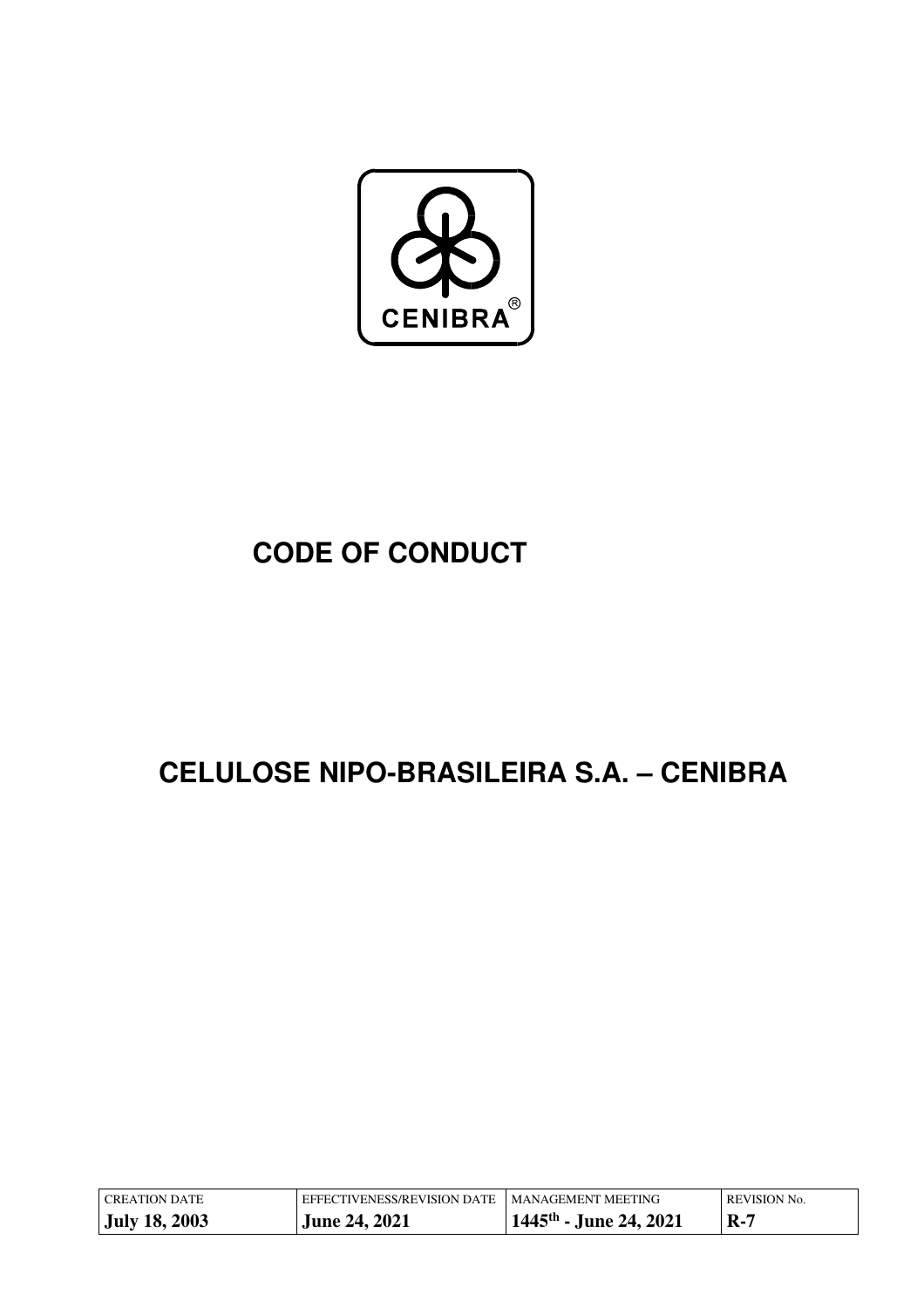

#### **To all employees and business partners,**

By adopting this Code of Conduct, CENIBRA reaffirms its public commitment to behavior it deems correct for the conduct of its business and especially its employees. After all, the Company is essentially a gathering of people with different values, efforts, and skills striving to achieve a common goal: corporate excellence in a sustainable manner.

We understand any company's credibility reflects its employees' ethical conduct through the effective practice of values such as integrity, honesty, transparency, quality, and respect. Everyone should apply such values in his or her day-to-day life as a beacon of actions and decisions while fulfilling his or her duties in the Company.

Therefore, we stress the importance of this Code of Conduct and other related instruments and the need for complying with them as a means of creating value for the organization and our people. Also, they attest to CENIBRA's position as a company whose conduct and relationships are in line with established business principles and values.

We believe the understanding and application of this Code of Conduct are key elements for those who value ethical principles in every relationship to achieve ever higher moral standards aligned with best corporate governance practices.

The Management

Belo Oriente, June 24, 2021 .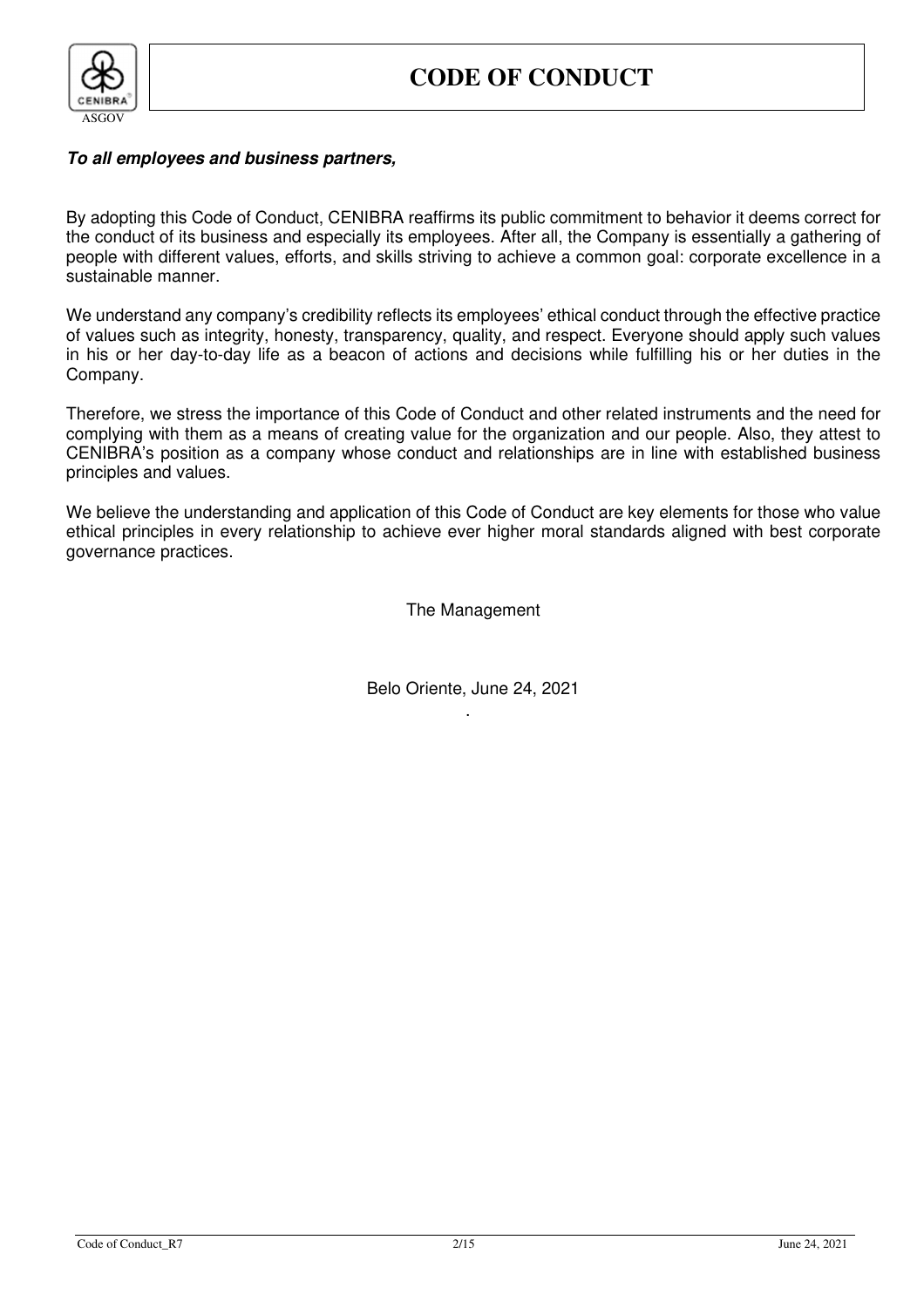

# **CODE OF CONDUCT**

# **SUMÁRIO**

| 1. |                                                                             |  |  |  |  |
|----|-----------------------------------------------------------------------------|--|--|--|--|
| 2. |                                                                             |  |  |  |  |
| З. |                                                                             |  |  |  |  |
| 4. |                                                                             |  |  |  |  |
| 5. |                                                                             |  |  |  |  |
| 6. |                                                                             |  |  |  |  |
| 7. |                                                                             |  |  |  |  |
| 8. |                                                                             |  |  |  |  |
| 9. |                                                                             |  |  |  |  |
|    |                                                                             |  |  |  |  |
|    |                                                                             |  |  |  |  |
|    |                                                                             |  |  |  |  |
|    |                                                                             |  |  |  |  |
|    |                                                                             |  |  |  |  |
|    |                                                                             |  |  |  |  |
|    |                                                                             |  |  |  |  |
|    |                                                                             |  |  |  |  |
|    |                                                                             |  |  |  |  |
|    | 19. COMMUNICATION CHANNELS FOR CRITICISM, SUGGESTIONS, AND WHISTLEBLOWING11 |  |  |  |  |
|    |                                                                             |  |  |  |  |
|    |                                                                             |  |  |  |  |
|    |                                                                             |  |  |  |  |
|    |                                                                             |  |  |  |  |
|    |                                                                             |  |  |  |  |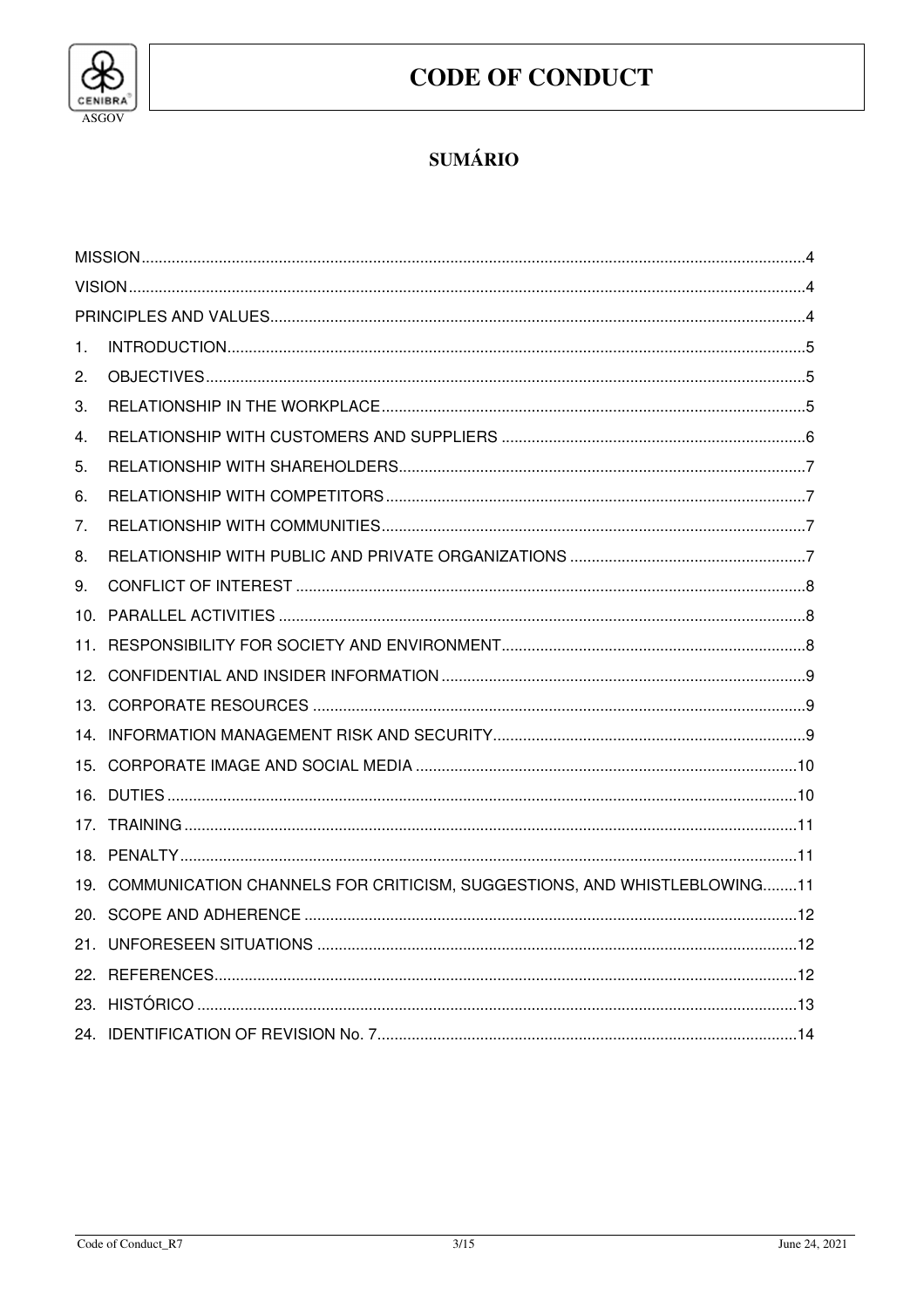

# **MISSION**

 $\&$  Generate and distribute wealth in a sustainable manner by processing planted trees.

# **VISION**

 $\&$  Be an everlasting company admired by everyone.

# **PRINCIPLES AND VALUES**

 $\&$  Ethics: be respectful and truthful in all relationships;

**Commitment to results:** value employees' engagement, innovation, and personal skills;

 $\&$  **Excellence:** strive for quality, reliability, and competitiveness;

**Sustainability:** ensure competitiveness while meeting society's needs and preserving the environment;

**Entrepreneurship:** act today while aiming at the future.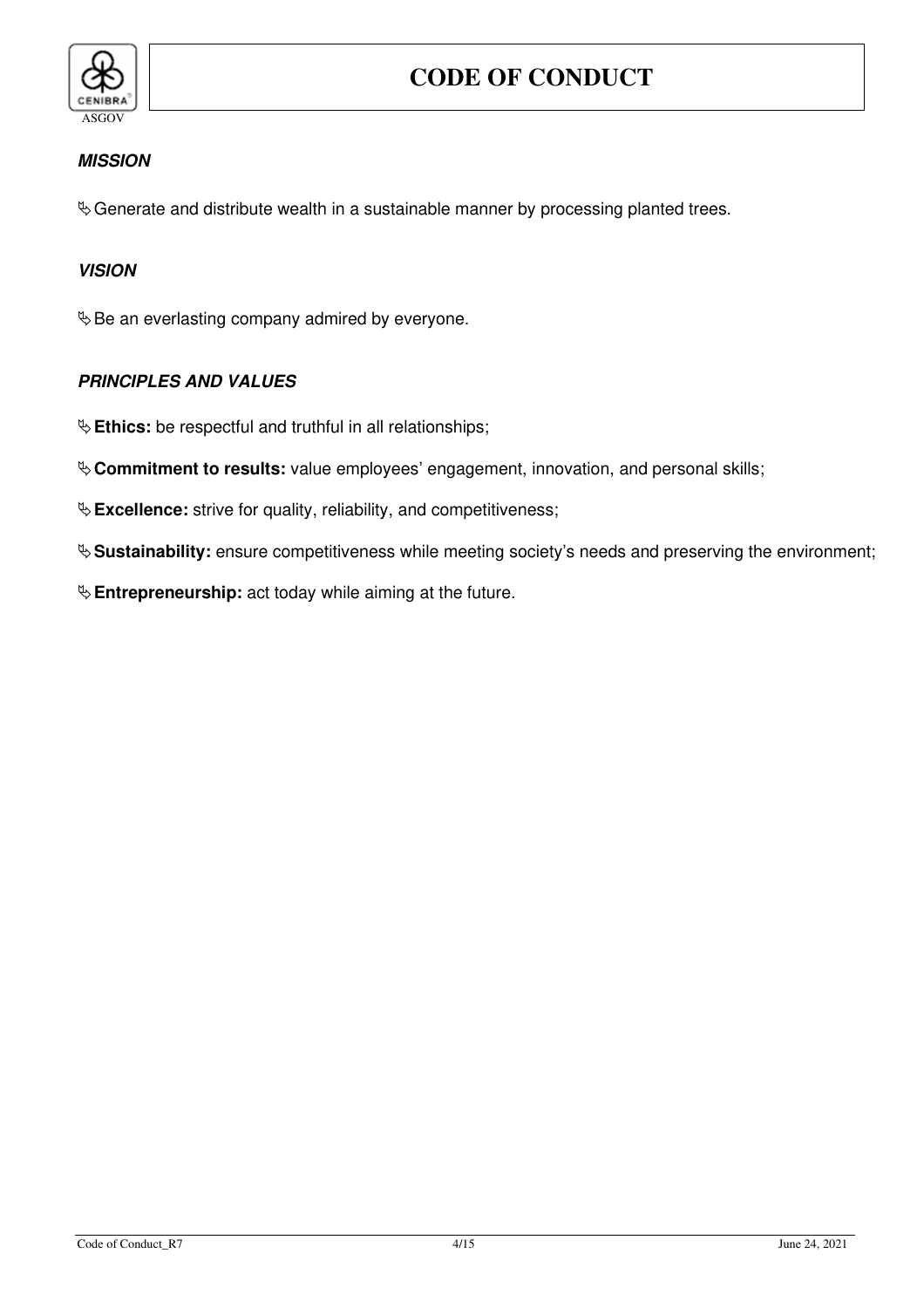

# **1. INTRODUCTION**

Morality and ethics have to do with the way we conduct ourselves before others and ourselves, that is, they are related to the values we choose to guide our lives in society.

Morality is a set of precise rules applied in everyday life. Such rules guide an individual's actions and judgments about what is right or wrong.

Ethics is a set of principles, virtues, and values created to foster the "good". It is the most advanced stage of development of human consciousness. Rules are derived from such conduct-guiding principles.

CENIBRA values the practice of ethical and moral principles in its work and business relationships and the respect for and compliance with laws and regulations applicable to its business.

The Company's culture stems from the joint action of its employees' and business partners' behavior, through the practice of fundamental values, which include:

 $\mathfrak{b}$  truth;

- $\mathfrak{b}$  transparency;
- $\%$  justice;
- loyalty;
- $\&$  appreciation;
- $\mathfrak b$  responsibility;
- $\%$  integrity;
- $\&$  participation;
- $\&$  diversity.

The pursuit of excellence is what is expected from everyone's attitudes with the ultimate purpose of finding the best solutions for the Company's businesses. It means being supportive.

# **2. OBJECTIVES**

This Code of Conduct was set out with the following objectives in mind:

- $\%$  Be a formal and institutional benchmark to guide employees' and business partners' actions in terms of the coherence of their personal and professional conduct, both inside and outside the Company;
- $\%$  Make clear and public what the Company understands by ethical conduct and assist in setting up conduct parameters;
- $\%$  Enable ethical behavior based on fair, relevant values adopted by everyone;
- $\%$  Reduce the subjectivity of personal interpretations of moral and ethical principles.

# **3. RELATIONSHIP IN THE WORKPLACE**

Relationships in the workplace should be based on courtesy and dialogue, regardless of position or job, while fully respecting fundamental human rights. CENIBRA does not accept any form of human right violation with respect to any person directly or indirectly involved in the Company's activities and businesses.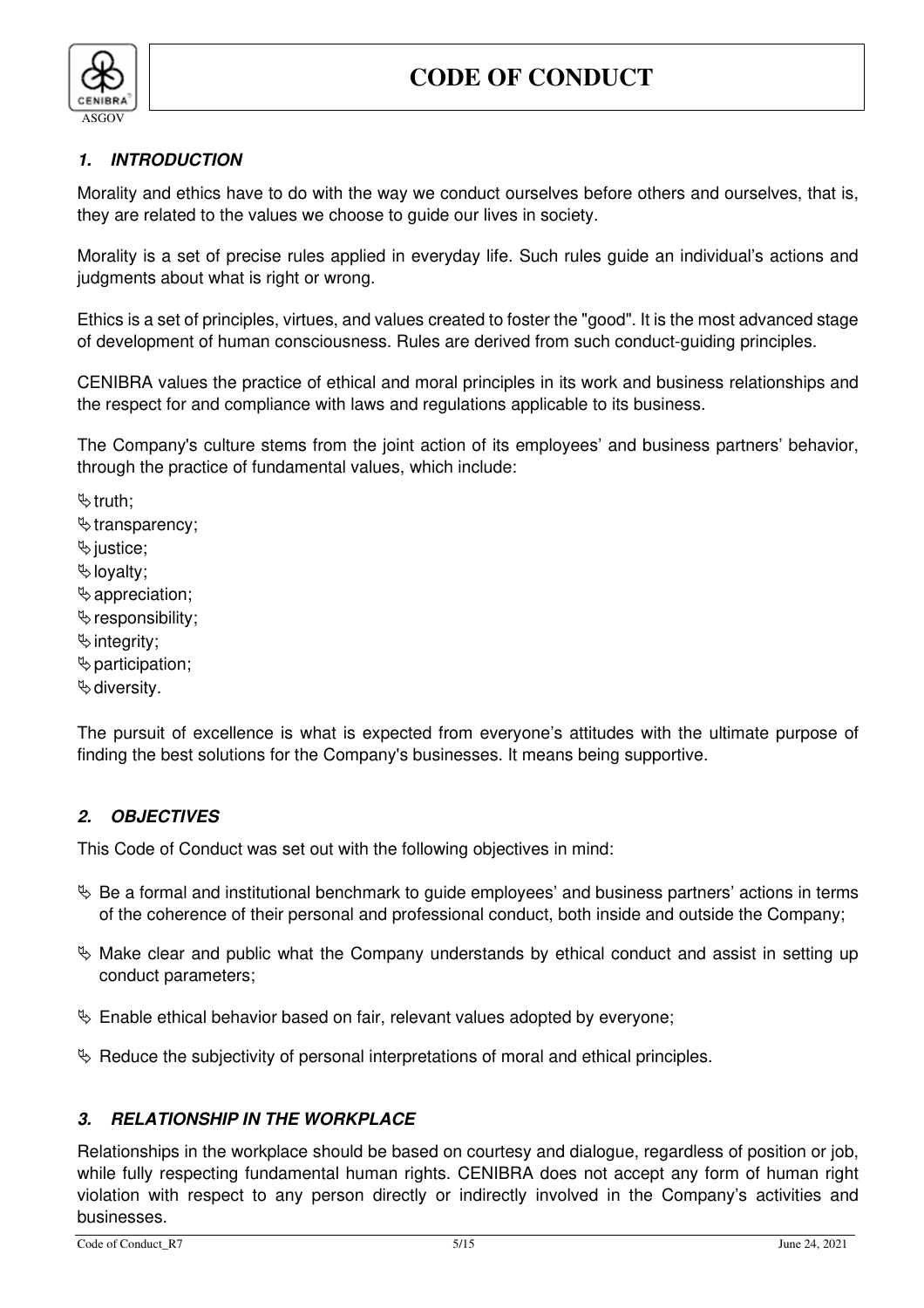

At CENIBRA, the basic principle of valuing people makes any abuse of power, sexual or moral harassment, discrimination, disqualification, intimidation, and embarrassment based on race, color, appearance, sexual orientation, gender, philosophical, political, and religious belief, social class, special need, marital status, hierarchical level, or any other form of prejudice unacceptable. The Company does not accept that contractors' personnel behave in this way either.

From an ethical standpoint, managers should make proper use of recognition and punishment mechanisms, accept criticism, clarify doubts, and avoid personal and emotional preferences when making decisions. The right to privacy shall be respected by everyone.

CENIBRA adopts the concept of the employee's right of refusal to work in case the activities to be performed involve serious, imminent risk to his or her health and safety as set out in Procedure P0903 – Right of Refusal to Work. Moreover, this right is also valid in the case of actions that disregard or fail to comply with the Company's internal policies and directives and applicable law and regulations.

Transparency is another important principle that should always permeate any relationship, which requires constant objectivity, clarity, and openness.

CENIBRA does not accept forced, slave-like, or similar labor practices, as well as the use of child labor or any form of sexual exploitation among its own personnel and those of its business partners.

Should a minor be hired as an apprentice, the applicable laws in force in the country shall be complied with and the Company must make sure such apprenticeship will not prevent the minor from continuing his or her studies.

# **4. RELATIONSHIP WITH CUSTOMERS AND SUPPLIERS**

Customer relations shall be guided by principles set out in CENIBRA's "Customer Satisfaction Policy". Any customer must be treated with courtesy and efficiency and provided with accurate, clear, transparent information. Agreements with customers must always be respected, while seeking to continuously improve the product quality in line with the latest market trends, identifying and implementing technological improvements, and adopting appropriate procedures and standards. Customer complaints should be recorded in the Integrated Management System and dealt with according to specific internal procedures.

Similarly, the selection of suppliers and service providers should be guided by a spirit of partnership and based on clear, straightforward engagement processes, favoring the business partner's ethics and technical skills, and considering strictly professional criteria as set out in specific internal procedures and regulation.

Negotiations with suppliers and customers must be based on honesty and fairness, with a focus on the Company's interests.

Service measurements and payments in disagreement with agreed contractual conditions are inadmissible and characterize negligence by the employee in fulfilling his or her obligations as provided for in the corresponding employment agreement.

International trade treaties, laws, and regulations, as well as rules applicable to raw material procurement and import and export transactions, must be duly complied with.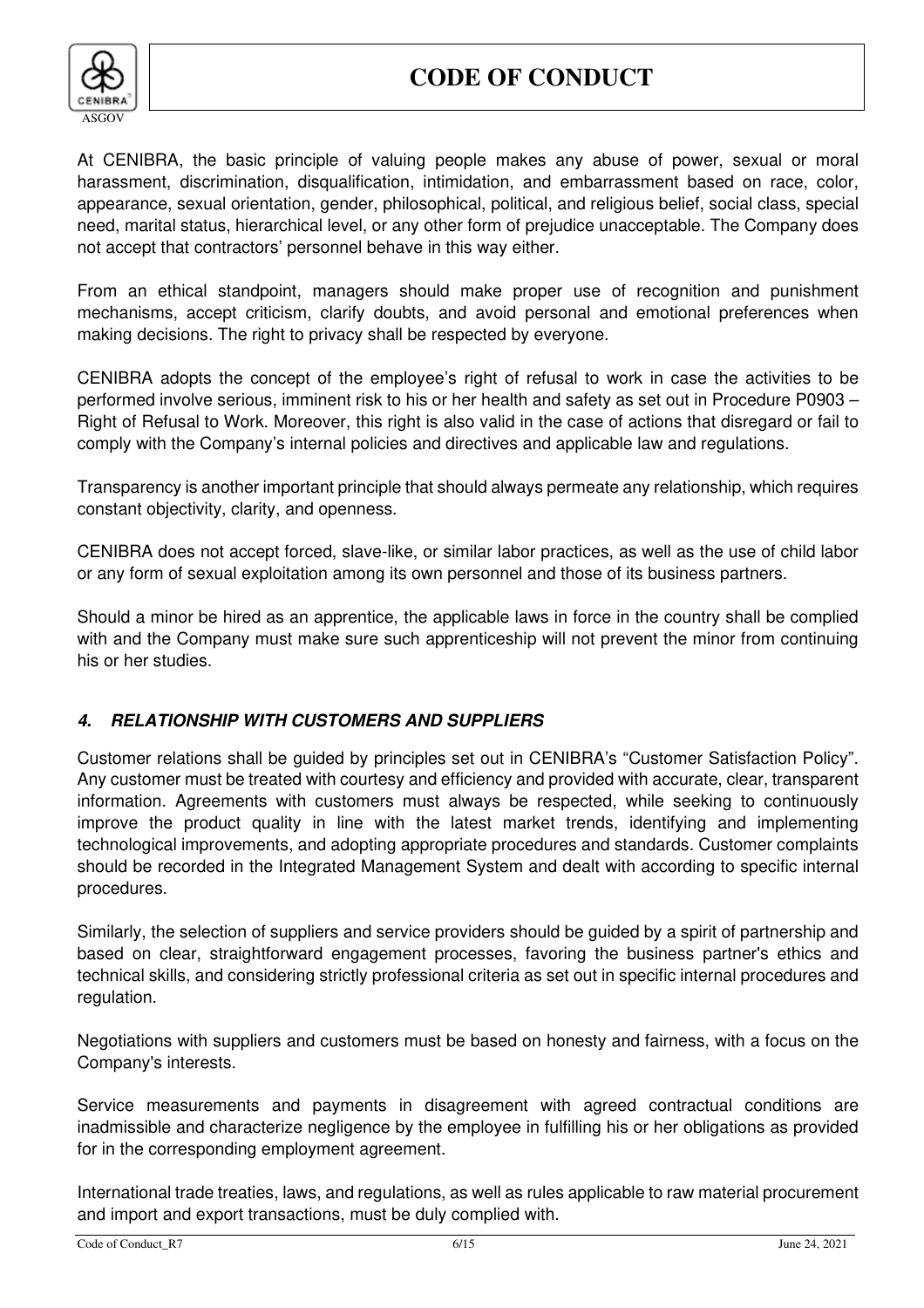

Except for promotional gifts, the receipt or granting of gifts, payments, favors, services, special considerations, discounts, and entertainment, among other items directly or indirectly offered to employees or third parties, shall only be allowed if they are in line with the guidelines set forth in Procedure DIR-36/15 "Bribery Prevention", which must be known and complied with by everyone.

# **5. RELATIONSHIP WITH SHAREHOLDERS**

The relationship between employees and shareholders must be egalitarian, without privileges, respecting applicable statutory and legal instruments, and always based on transparency and commitment, with an aim to constantly enhance the Company's competitiveness and profitability.

The company management shall be based on transparency, disclosing its corporate information regarding economic, social, and environmental issues in time through suitable channels and by appropriate officers.

# **6. RELATIONSHIP WITH COMPETITORS**

Competition and competitiveness must be based on respect, ethical values, and the principle of loyalty, which shall always govern the relationship between competing companies.

Current competition protection regulations must be fully met. Formation of monopolies and cartels, unfair commercial practices, bid frauds, and corporate espionage are inadmissible.

Procedure DIR-39/16 "Compliance by Visitors" shall apply when competitors are visiting CENIBRA.

# **7. RELATIONSHIP WITH COMMUNITIES**

CENIBRA shall prioritize respect and appreciation in its relationship with communities in areas in which it operates and establish partnerships focused on improving the community's quality of life, while seeking to develop and preserve the local culture and minimize impacts from its activities.

Benefit grants to and partnerships with communities in areas in which the Company operates shall comply with the guidelines set forth in Procedure DIR-23/11 "Donations, Contributions, Sponsorships, and Others".

# **8. RELATIONSHIP WITH PUBLIC AND PRIVATE ORGANIZATIONS**

The company shall continually seek to maintain a good, healthy, and transparent relationship with public or private entities in Brazil and abroad. No bribe can be received from or paid to any person with an aim to circumvent irregularities that may have been committed by the Company.

Likewise, employees are prohibited from offering or receiving, directly or indirectly, illegal contributions or donations, commissions, or benefits to governmental or non-governmental authorities in Brazil and abroad with an aim to influence decisions or obtain advantages, as well as from performing any acts deemed harmful to the Brazilian or foreign public administration.

Complementary guidelines on this matter are set forth in Procedure DIR-36/15 "Bribery Prevention",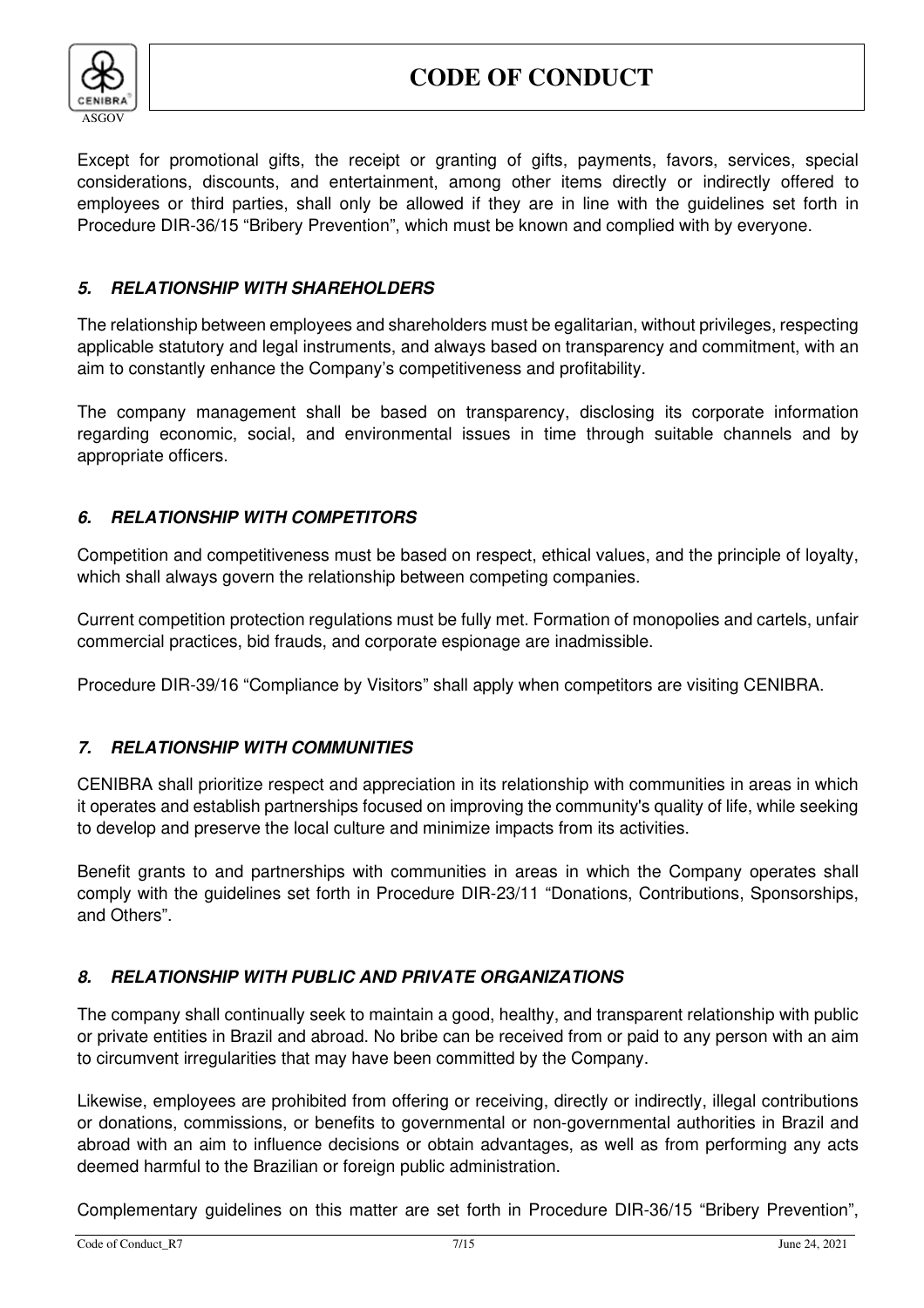

which must be known and complied with by everyone.

# **9. CONFLICT OF INTEREST**

Employees' external activities and functional duties must be in full harmony, avoiding working time conflicts, so as not to reflect on their professional relationship with the Company.

The following are situations of conflict of interest and employees and their families should not be involved in such situations:

- $\%$  Directly or indirectly hold any kind of interest in companies or organizations that may benefit from existing or potential commercial and financial relationships with CENIBRA;
- $\%$  Use the position in the Company to gain current or future personal advantages and influence decisions that may favor his or her own interests or interests of customers, suppliers, or third parties in general, to the detriment of the Company's interests or that may adversely affect the company's profit;
- $\&$  Carry out external activities during working hours, such as consulting or holding a position in organizations with conflicting interests, which do or plan to do business with CENIBRA;
- $\%$  Market products of any kind in the Company.

Notwithstanding the provisions of Item 9 and subject to the criteria set out in Procedure DIR-43/18 "Forestation Incentive Program and Wood Procurement", an employee or his/her dependent may participate in the forestation incentive program, which aims to provide a new alternative to meeting part of CENIBRA plant's demand for wood.

# **10. PARALLEL ACTIVITIES**

CENIBRA does not oppose the participation of employees in civic, religious, philosophical, political, and social organizations, as long as they do not affect their duties in the Company. However, it is forbidden to conduct political or any other campaigns to convince, gather, or mobilize coworkers on unauthorized private purposes not foreseen by law and not related to the Company's interests.

#### **11. RESPONSIBILITY FOR SOCIETY AND ENVIRONMENT**

CENIBRA contributes to environmental preservation and develops environmental awareness through environmental education programs in line with applicable legal provisions and principles defined in its Integrated Management System Policy and Climate and Energy Policy.

Understanding the importance of such matters, the Company, through its values and commitments, seeks to promote innovation and development of materials, products, and services to the benefit of society and communities within its area of operation, always based on the sustainable growth concept and in line with applicable certification principles and requirements.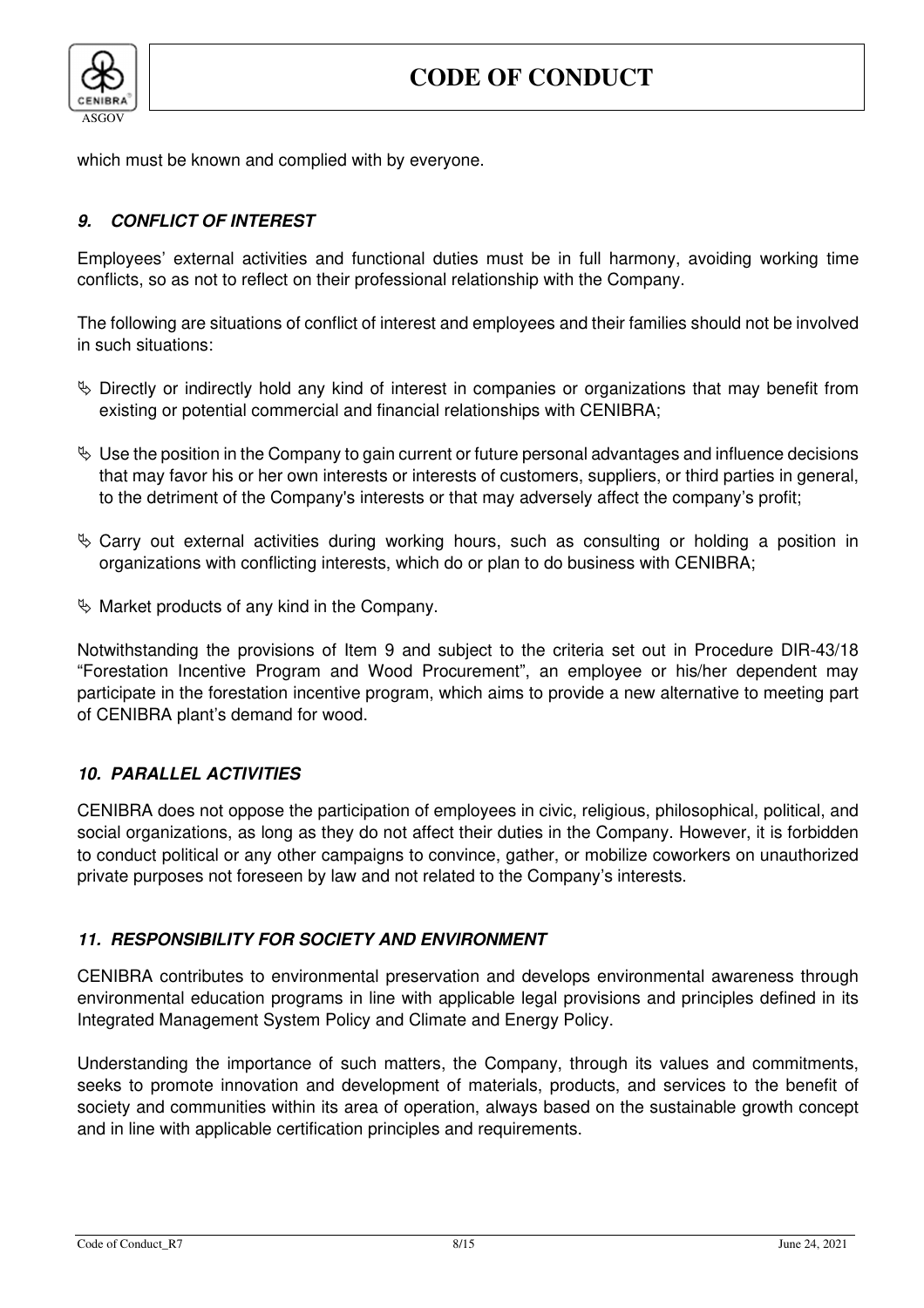

#### **12. CONFIDENTIAL AND INSIDER INFORMATION**

Company affairs should be treated with discretion by employees and business partners. The dissemination of rumors and the provision of fake information or misinformation are inadmissible.

Engaging in dealings with other companies based on insider information or taking actions that may lead to suspicions of insider information is not permitted.

Any CENIBRA information or document may only be used or disclosed by any means, including through the press, by an authorized employee, bearing in mind that in-company proprietary data require confidential treatment and shall be restricted to the respective areas involved. Detailed guidelines on this matter are provided in the "Corporate Communication Manual", which must be known and complied with by everyone.

Dependable, accurate recording of data and information is critical to reliable accounting reports, suitable decision-making, and proper compliance with laws, regulations, and CENIBRA's internal guidelines.

Any information stored in databases should only be accessed by authorized persons. Any access to and/or treatment of Personal Data must be made in compliance with the "Personal Data Protection and Privacy Policy" and Procedure DIR-51/21 "Personal Data Management and Treatment".

Should any employee hold or know any improper information, he or she should report to the corresponding area or person responsible for such information.

#### **13. CORPORATE RESOURCES**

Corporate resources are tangible or intangible assets owned by the Company, such as: facilities, vehicles, equipment, values, brands, patents, machinery, technologies, concepts, methods, know-how, office supplies, furniture, business strategies, research, systems, and inventions.

All resources must be used with care and for their intended purpose within the Company. When used for other purposes, prior and formal judgment and consent from the person responsible for the resource are required.

#### **14. INFORMATION MANAGEMENT RISK AND SECURITY**

Aiming at ensuring continuation of its business, CENIBRA monitors and defines control measures relative to risks that may threaten the Company's activities and people's lives. It adopts information management risk and security practices based on the guidelines of Procedure DIR-34/15 "Corporate Risk Management" and other regulations referred to in that Procedure.

Information received and generated at the Company is an asset that requires special protection and every user is responsible for complying with the guidelines set out in the "Telecommunication and Information Technology Policy".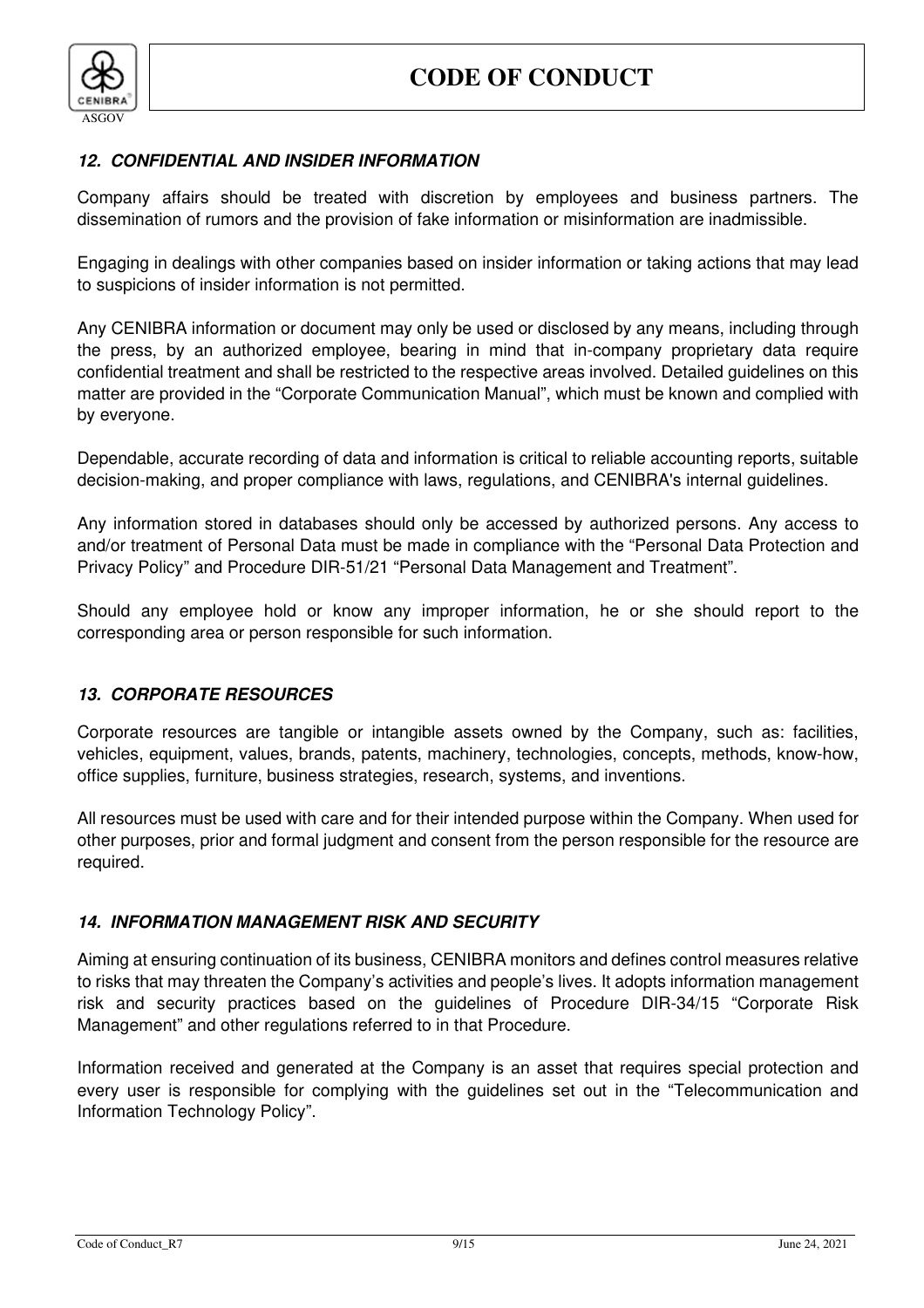

### **15. CORPORATE IMAGE AND SOCIAL MEDIA**

The construction of the Company's image and reputation is based on and consolidated through the dialogue and behavior practiced in relationships with its stakeholders. In an effort to preserve and strengthen CENIBRA's image, employees' actions while performing their duties both inside and outside the Company must always be in line with and based on the Company's principles and values.

The publication of Company images and proprietary information on social media or any other means of communication is prohibited. CENIBRA's official publications in social media are the responsibility of the Corporate Communication and Institutional Relations department and other duly authorized areas, which may occasionally need to publish.

Detailed guidelines on this matter are set out in the "Corporate Communication Manual", which must be known and complied with by everyone.

#### **16. DUTIES**

#### **Director, Manager, Advisor, and Coordinator should:**

- $\%$  Be a benchmark in terms of Ethical Conduct;
- $\%$  Disseminate, guide, and ensure that the content of the Code of Conduct is understood and followed by employees;
- $\%$  Take over the CENIBRA organizational units' official positions both inside and outside the Company;
- $\%$  Express personal positions that are different or contrary to Company decisions only in the appropriate circumstances;
- $\&$  Report to the Ethics Committee's coordinator any violation of the Code of Conduct:
- $\&$  Apply penalties recommended by the Ethics Committee and approved by the Executive Management, if applicable.

#### **All Employees should:**

- $\%$  Understand and adopt a righteous conduct consistent with the values and principles set forth in the Code of Conduct;
- $\%$  Honestly acknowledge any mistakes that may have been made and immediately report to the manager or coordinator in charge;
- $\&$  Report to the immediate manager, advisor, or coordinator any illegal, doubtful, or unethical conduct they become aware of, in which case omission of facts, participation, or collusion are inadmissible;
- $\%$  Evaluate any doubtful ethical issues in conjunction with his or her immediate manager, advisor, or coordinator.

#### **The Legal area should:**

- $\&$  Coordinate, along with the Corporate Governance area, the preparation, revision, and dissemination of the Code of Conduct;
- $\&$  Assist managers, advisors, and employees in clarifying doubts;
- $\&$  Make sure that any reported information is treated with confidentiality;
- $\%$  Issue an opinion on violations of the Code of Conduct:
- $\&$  Refer to the Ethics Committee any occurrence whose treatment is not defined in a procedure;
- $\&$  Conduct civil or criminal proceedings as recommended by the Ethics Committee, subject to previous approval as provided for in Procedure DIR-29/14 "Competencies between CENIBRA and Shareholders".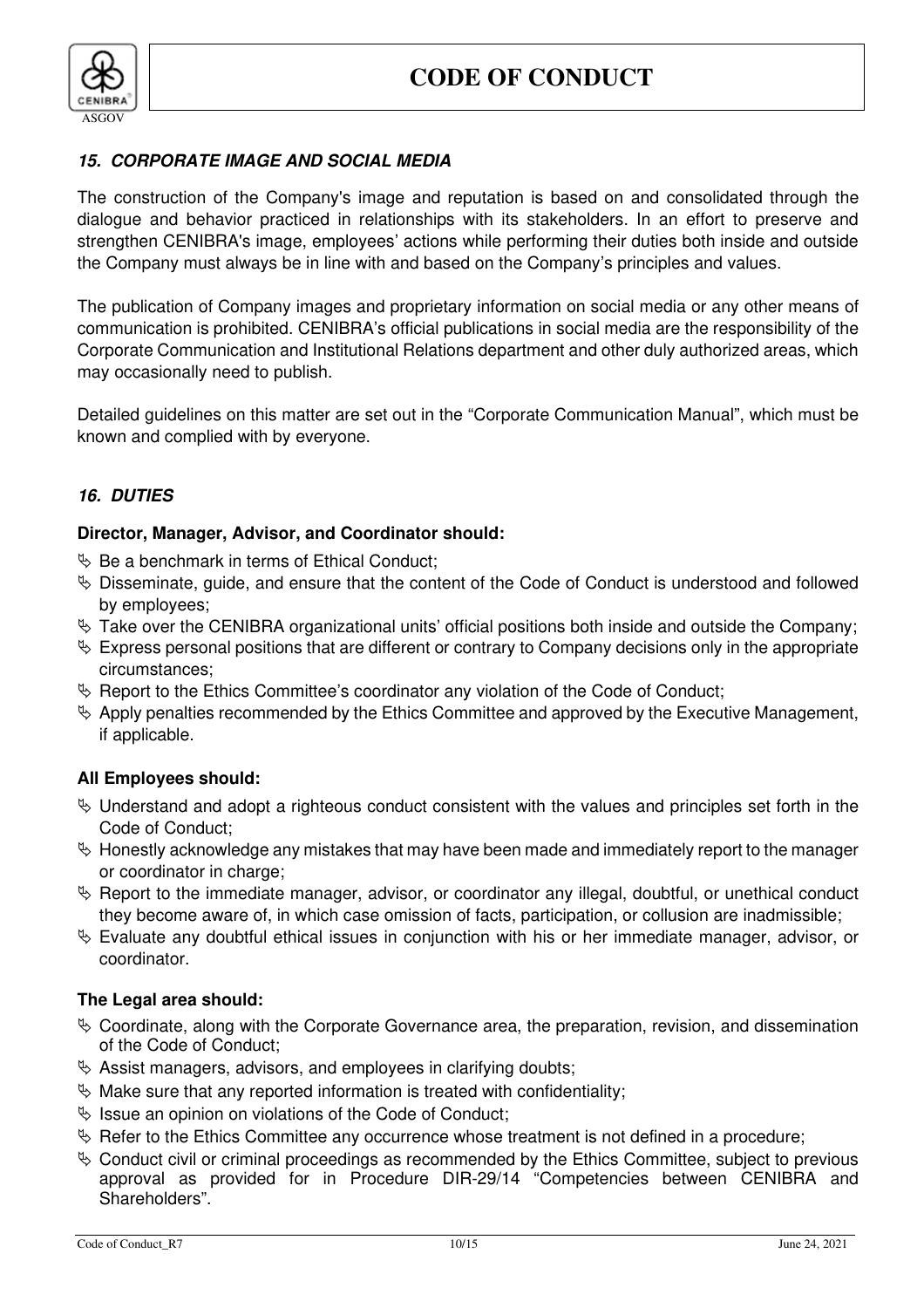

# **Ethics Committee**

The Ethics Committee was set up by the Executive Management's Decision DIR-16/03 under the coordination of the Legal Department. It relies on the participation of four full members, two of whom represent the technical & industrial maintenance and forest areas, one represents the Human Resources department, and one the Corporate Governance area. Moreover, the manager or advisor from the area in which the alleged breaching employee works also participates in the reviews by the Ethics Committee. Its main duties are to:

- $\&$  Analyze the reported events in accordance with the Code of Conduct and other related instruments, covering occurrences involving employees of CENIBRA, its subsidiaries, and entities belonging to the Group;
- $\&$  Recommend the appropriate penalties as provided for in the Code of Conduct;
- $\%$  Submit to the Executive Management an annual statistical report of events and penalties applied during the period relative to CENIBRA, its subsidiaries, and entities belonging to the Group;
- $\%$  Recommend the opening and conduct of administrative, civil, or criminal proceedings, as applicable.

# **Human Resources Department**

 $\%$  Issue and record the penalty applied in line with the Ethics Committee's recommendation and as approved by Executive Management, if applicable.

#### **Executive Management**

 $\&$  Approve the preparation, revisions, and disclosure of the Code of Conduct.

# **17. TRAINING**

The legal department is responsible for providing employees with training and refresher courses with an aim to consolidate the understanding of the Code of Conduct's main guidelines and reinforce the need for adopting ethical attitudes in line with current internal and external standards.

# **18. PENALTY**

Actions in violation to the Code of Conduct are subject to the following penalties:

- Verbal warning;
- Written warning;
- 1- to 5-day suspension;
- Employment termination;
- Civil or criminal proceedings.

# **19. COMMUNICATION CHANNELS FOR CRITICISM, SUGGESTIONS, AND WHISTLEBLOWING**

CENIBRA will accept criticism, suggestions, and complaints as reported through the following channels:

- Personally, through the Ombudsman Service;
- By telephone, through the number 0800 283 5199;
- Through the emails etica@cenibra.com.br and denuncia@cenibra.com.br;
- Through the "Ombudsman" and "Talk to Us" service channels available on CENIBRA website.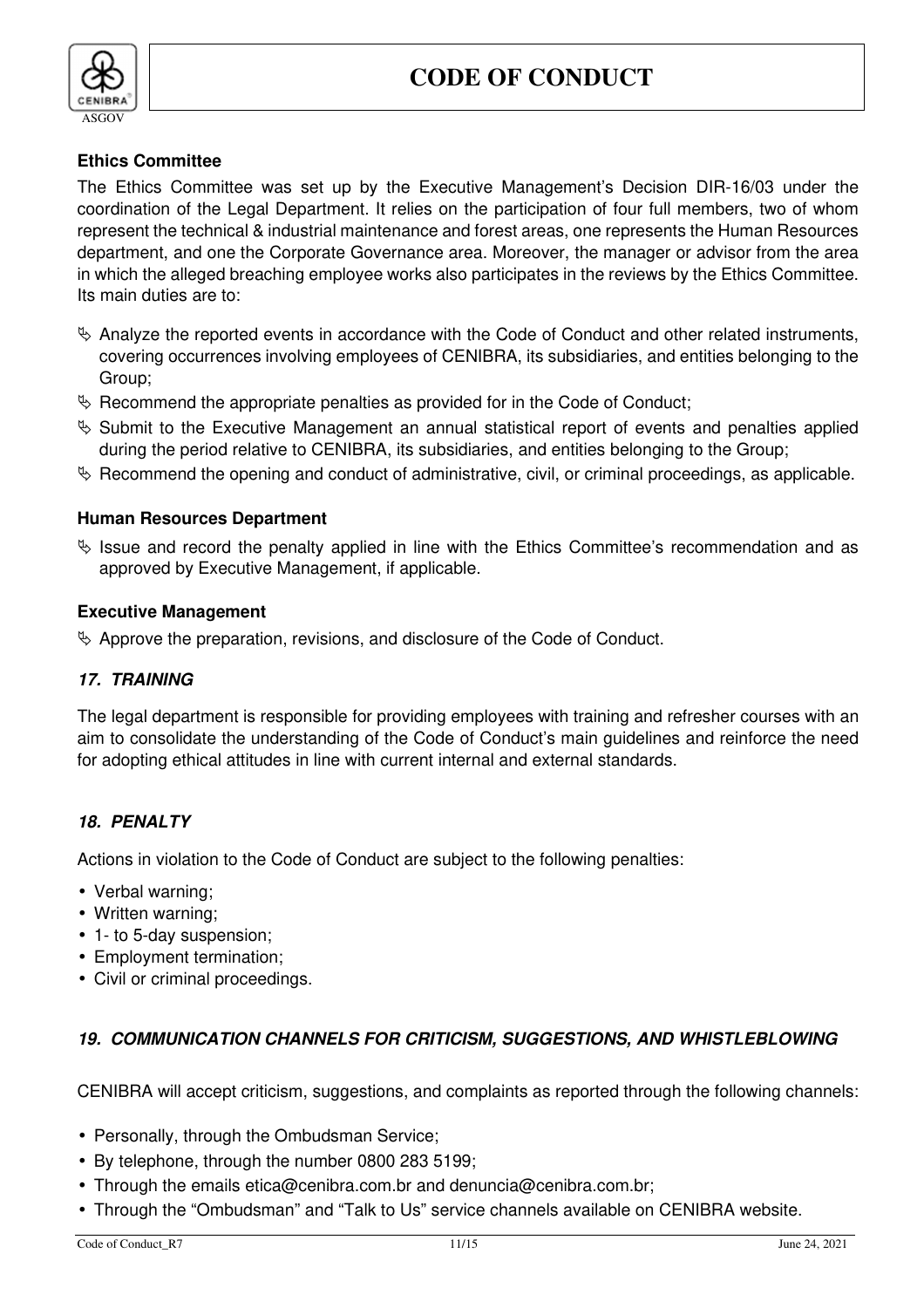

Reports and whistleblowing by employees, customers, suppliers, service providers, and other stakeholders through the "Talk to Us" channel shall be received and dealt with in accordance with the guidelines and competencies defined in Procedure DIR-38/15 "Whistleblowing management".

Confidentiality about the identity of the reporting person will be ensured in all cases.

# **20. SCOPE AND ADHERENCE**

This Code of Conduct applies to all employees, business partners, and other stakeholders and should be adopted as a key tool to guide day-to-day actions and decision-making in the course of the Company's activities. In addition, everyone is expected to act correctly and with integrity and properly comply with the policies, regulations and operating procedures established by the Company, as well as applicable laws and regulations.

Every employee must sign a Commitment Statement as attached to this Code of Conduct to formalize adherence and agreement to comply with the principles and guidelines set forth herein. The signed Commitment Statement shall be an integral part of the employee's Employment Contract and should be renewed on a yearly basis.

Contracts signed with business partners must include a clause through which such business partners acknowledge and commit themselves to the principles of ethical and moral conduct governing all labor relations and businesses with CENIBRA.

# **21. UNFORESEEN SITUATIONS**

Exceptional cases not provided for in this Code of Conduct shall be submitted to the Ethics Committee, which is responsible for judging and recommending appropriate actions and penalties.

# **22. REFERENCES**

- Compliance Policy;
- Personal Data Protection and Privacy Policy;
- Integrated Management System Policy;
- Climate and Energy Policy;
- Customer Satisfaction Policy;
- Information Technology and Telecommunication Policy;
- Corporate Communication Manual;
- Procedure DIR-29/14 "Competencies between CENIBRA and Shareholders";
- Procedure DIR-36/15 "Bribery Prevention";
- Procedure DIR-38/15 "Whistleblowing Management";
- Procedure DIR-34/15 "Corporate Risk Management";
- Procedure DIR-51/21 "Personal Data Management and Treatment";
- Procedure DIR-27/12 "Internal Audit";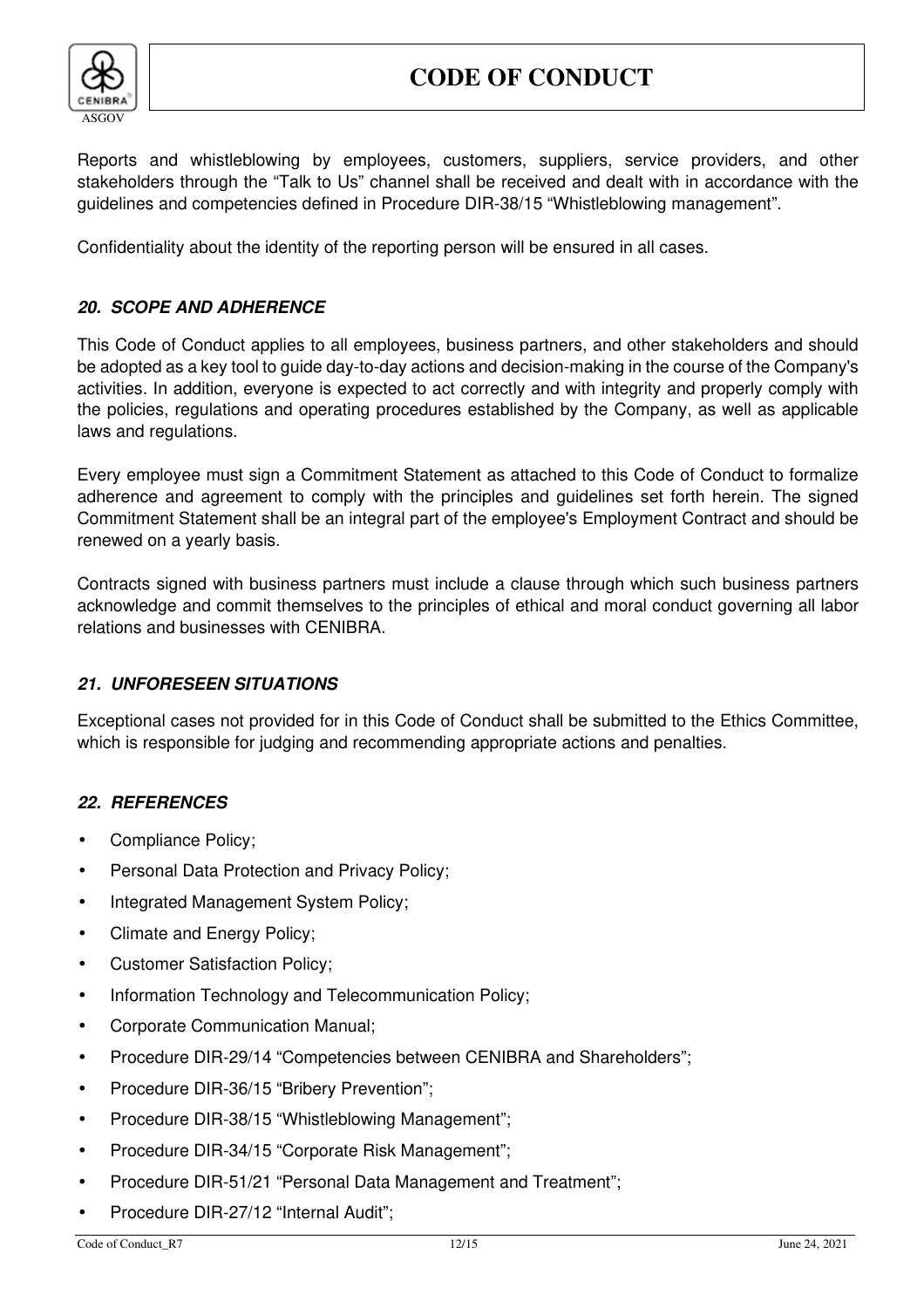

- Procedure DIR-43/18 "Forestation Incentive Program and Wood Procurement";
- Procedure DIR-23/11 "Donations, Contributions, Sponsorships and Others";
- Procedure DIR-39/16 "Compliance by Visitors";
- Procedure P0903 "Right of Refusal to Work";
- Decision DIR-16/03 "Ethics Committee";
- Decision DIR-145/19 "Ombudsman Service".

# **23. HISTÓRICO**

This Revision No. 7 replaces Revision No. 6 of the Code of Conduct dated July 5, 2019.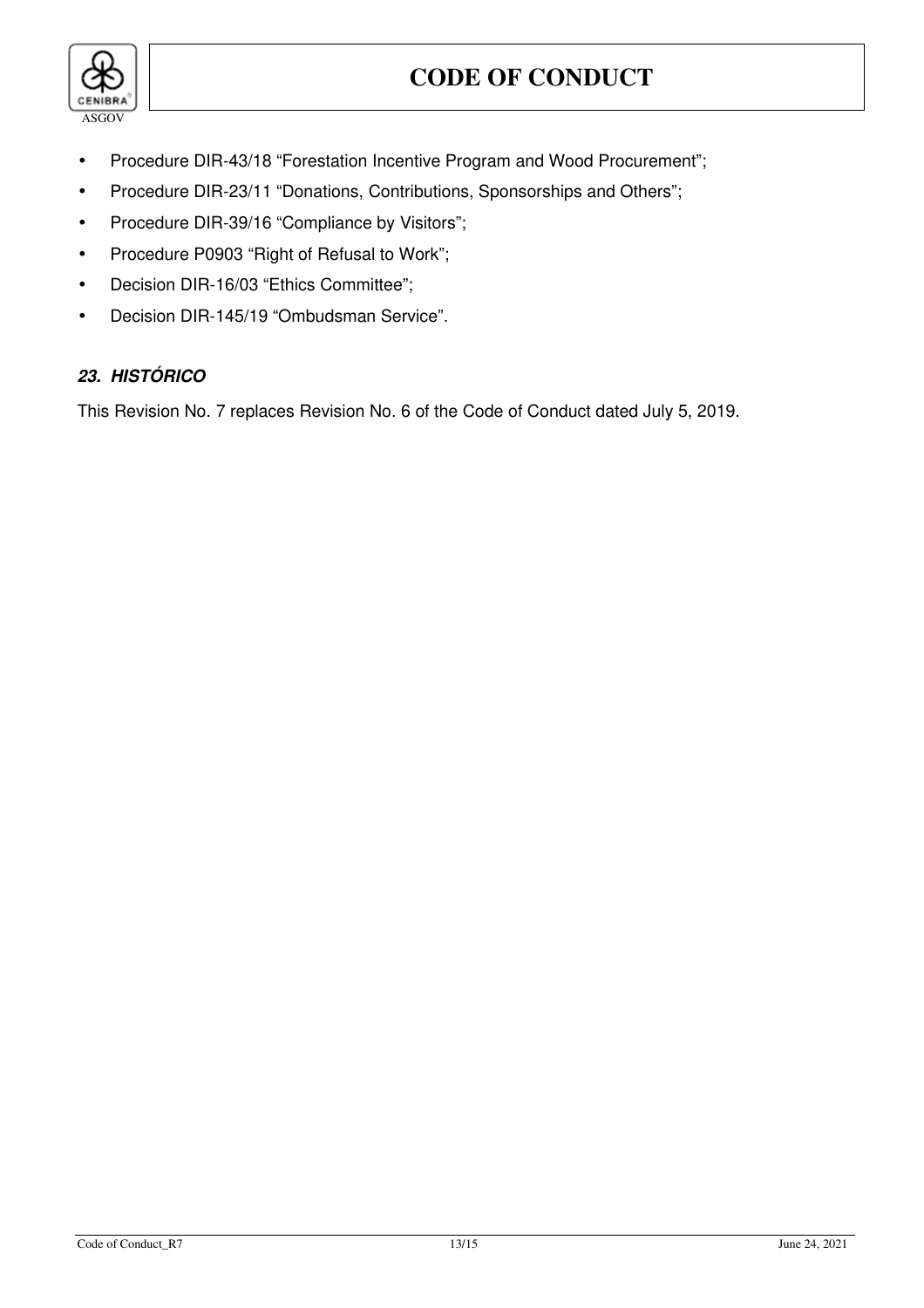

# **24. IDENTIFICATION OF REVISION No. 7**

| <b>ITEM</b> | <b>PAGE</b> | <b>TYPE OF REVISION</b> |               |                  |                                                                                                                                                                                                             |
|-------------|-------------|-------------------------|---------------|------------------|-------------------------------------------------------------------------------------------------------------------------------------------------------------------------------------------------------------|
|             |             | <b>INCLUSION</b>        | <b>CHANGE</b> | <b>EXCLUSION</b> | <b>DESCRIPTION</b>                                                                                                                                                                                          |
| 1           | 5/15        |                         | X             |                  | Change in Item 1 "Introduction", including<br>"diversity" as a fundamental value.                                                                                                                           |
| 3           | 6/15        |                         | X             |                  | Change in the first and second paragraphs to align<br>with the Shareholder's Code of Conduct and<br>inclusion of paragraph 4 as recommended by<br>AUGER.                                                    |
| 10          | 8/15        |                         | X             |                  | Change of Item 10 to align with the Shareholder's<br>Code of Conduct.                                                                                                                                       |
| 11          | 9/15        |                         |               |                  | Change of Item 11 to align with the Shareholder's<br>Code of Conduct.                                                                                                                                       |
| 12          | 9/15        |                         | X             |                  | Change in the fifth paragraph to include reference to<br>compliance with the guidelines of the General Data<br>Protection Act.                                                                              |
| 14          | 10/15       |                         | X             |                  | Change of Item 14 to align with the Shareholder's<br>Code of Conduct.                                                                                                                                       |
| 16          | 11/15       |                         | X             |                  | Change in Item 16 relative to the duties of the Human<br>Resources Department and the Ethics Committee,<br>hose scope of action comprises CENIBRA, its<br>subsidiaries and entities belonging to the Group. |
| 20          | 13/15       |                         | X             |                  | Addition at the end of the first paragraph as<br>recommended by AUGER.                                                                                                                                      |
| 22          | 13/15       |                         | $\mathbf X$   |                  | Change in the applicable documents and inclusion of<br>a new item.                                                                                                                                          |
| 23          | 13/15       |                         | X             |                  | Replacement of Revision No. 6 of July 5, 2019 by this<br>Revision.                                                                                                                                          |